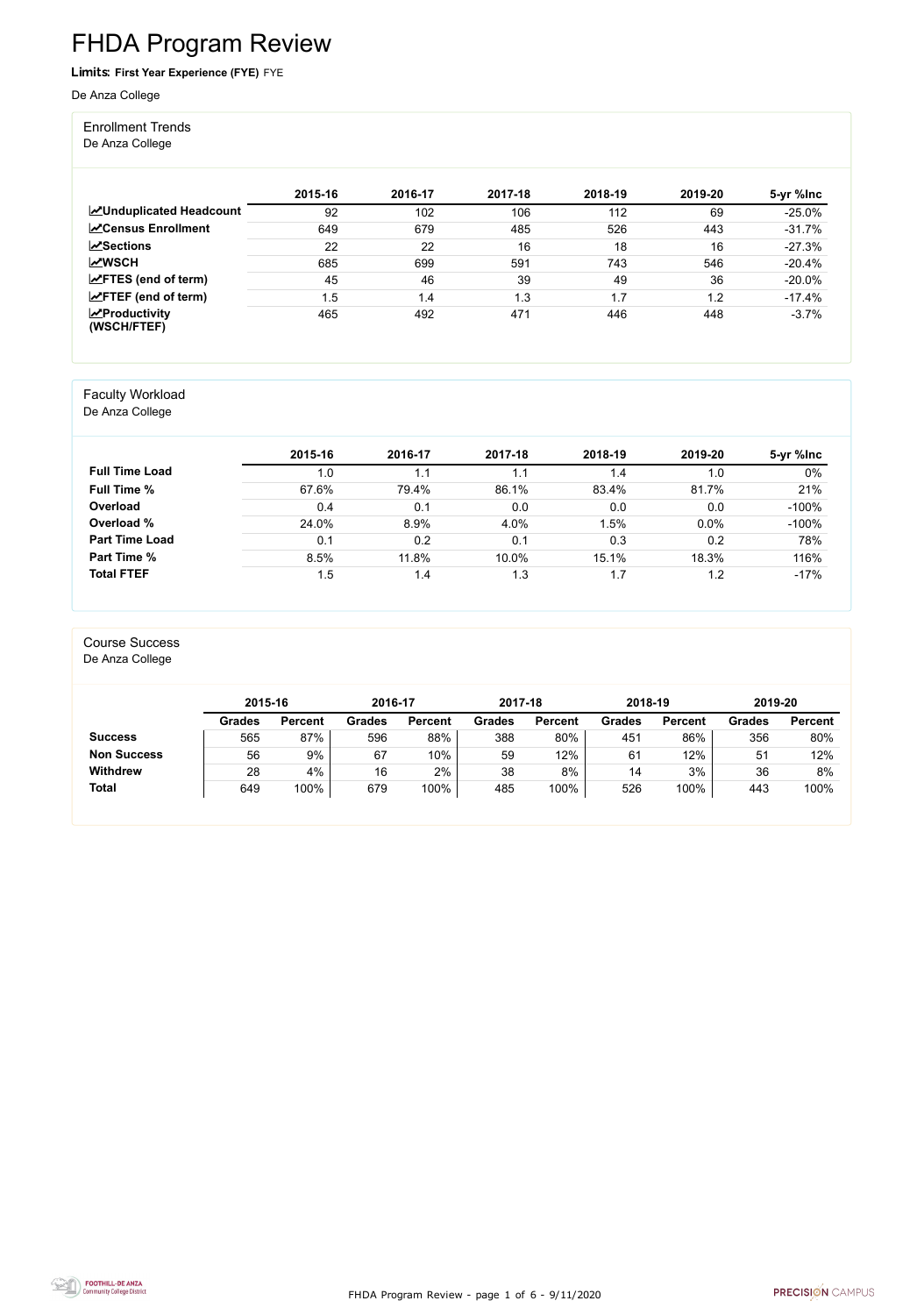FHDA Program Review - page 2 of 6 - 9/11/2020



## Course Success for African American, Latinx, and Filipinx Students

#### Course Success for Asian, Native American, Pacific Islander, White, and Decline to State Students

| 2015-16       |                | 2016-17       |                | 2017-18       |                | 2018-19       |                | 2019-20       |                |
|---------------|----------------|---------------|----------------|---------------|----------------|---------------|----------------|---------------|----------------|
| <b>Grades</b> | <b>Percent</b> | <b>Grades</b> | <b>Percent</b> | <b>Grades</b> | <b>Percent</b> | <b>Grades</b> | <b>Percent</b> | <b>Grades</b> | <b>Percent</b> |
| 562           | 87%            | 549           | 88%            | 360           | 80%            | 437           | 86%            | 350           | 81%            |
| 56            | 9%             | 66            | 11%            | 55            | 12%            | 60            | 12%            | 50            | 12%            |
| 27            | 4%             | 12            | 2%             | 37            | 8%             | 14            | 3%             | 32            | 7%             |
| 645           | 100%           | 627           | 100%           | 452           | 100%           | 511           | 100%           | 432           | 100%           |
|               |                |               |                |               |                |               |                |               |                |

|                    | 2015-16       |                | 2016-17       |                | 2017-18       |                | 2018-19       |                | 2019-20       |                |
|--------------------|---------------|----------------|---------------|----------------|---------------|----------------|---------------|----------------|---------------|----------------|
|                    | <b>Grades</b> | <b>Percent</b> | <b>Grades</b> | <b>Percent</b> | <b>Grades</b> | <b>Percent</b> | <b>Grades</b> | <b>Percent</b> | <b>Grades</b> | <b>Percent</b> |
| <b>Success</b>     | ັ             | 75%            | 47            | 90%            | 28            | 85%            | 14            | 93%            | 6             | 55%            |
| <b>Non Success</b> |               | $0\%$          |               | 2%             |               | 12%            |               | 7%             |               | 9%             |
| <b>Withdrew</b>    |               | 25%            | 4             | 8%             |               | 3%             |               | 0%             |               | 36%            |
| <b>Total</b>       |               | 100%           | 52            | 100%           | 33            | 100%           | 15            | 100%           |               | 100%           |
|                    |               |                |               |                |               |                |               |                |               |                |

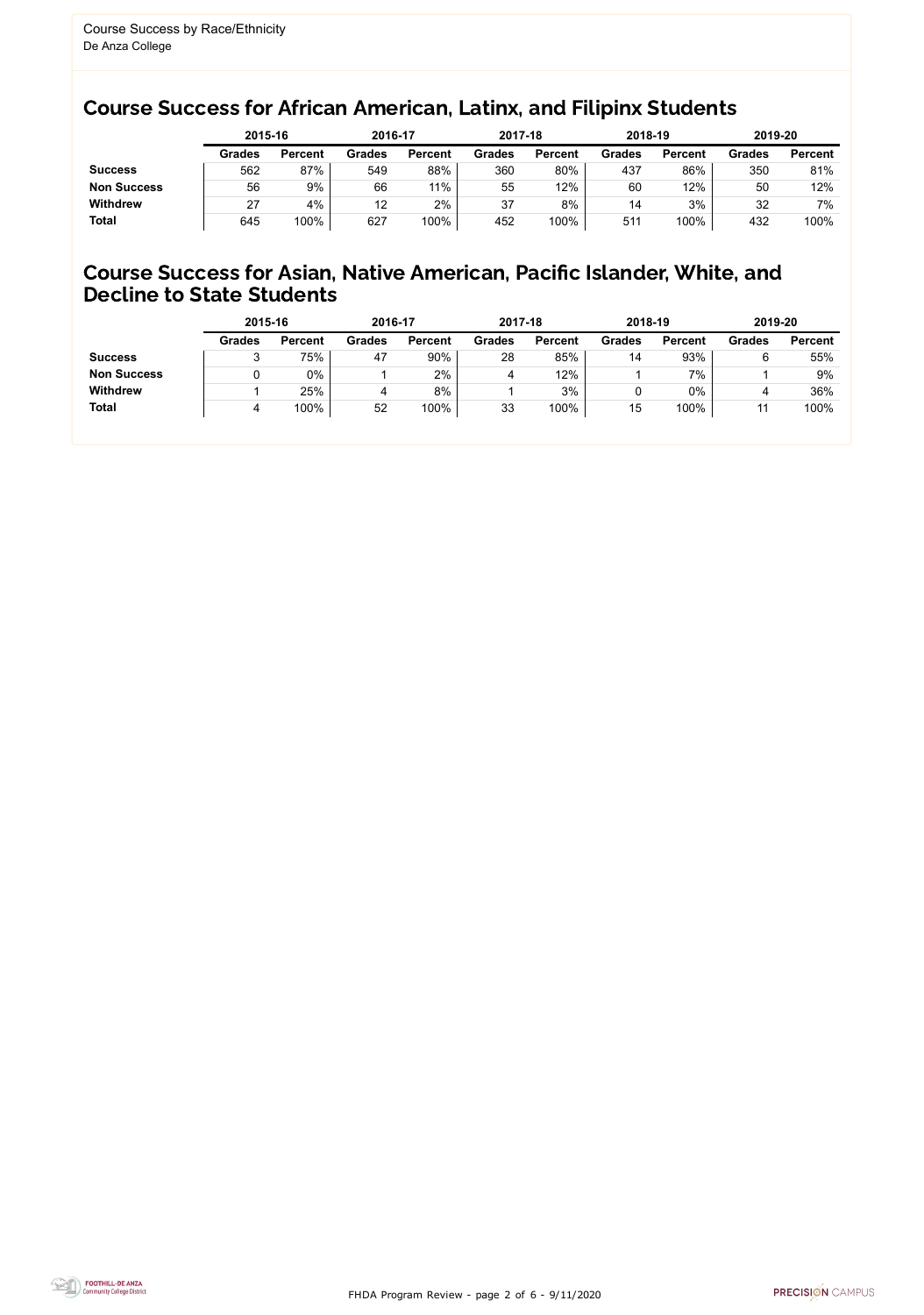FHDA Program Review - page 3 of 6 - 9/11/2020



Some courses may continue to be listed but no longer have data due to renumbering or because the course was not offered in the past five years.



## by Gender

|                     |     | 2015-16        |     | 2016-17        |     | 2017-18        |     | 2018-19        | 2019-20 |                |
|---------------------|-----|----------------|-----|----------------|-----|----------------|-----|----------------|---------|----------------|
|                     | Enr | <b>Percent</b> | Enr | <b>Percent</b> | Enr | <b>Percent</b> | Enr | <b>Percent</b> | Enr     | <b>Percent</b> |
| Female              | 369 | 57%            | 446 | 66%            | 254 | 52%            | 267 | 51%            | 217     | 49%            |
| <b>Male</b>         | 280 | 43%            | 233 | 34%            | 230 | 47%            | 259 | 49%            | 226     | 51%            |
| <b>Not Reported</b> |     | 0%             | 0   | 0%             |     | $0\%$          |     | $0\%$          |         | 0%             |
| <b>Total</b>        | 649 | 100%           | 679 | 100%           | 485 | 100%           | 526 | 100%           | 443     | 100%           |

## by Ethnicity

|                         | 2015-16 |                |     | 2016-17        |     | 2017-18        |     | 2018-19        | 2019-20 |                |
|-------------------------|---------|----------------|-----|----------------|-----|----------------|-----|----------------|---------|----------------|
|                         | Enr     | <b>Percent</b> | Enr | <b>Percent</b> | Enr | <b>Percent</b> | Enr | <b>Percent</b> | Enr     | <b>Percent</b> |
| <b>African American</b> | 44      | 7%             | 2   | $0\%$          | 4   | 1%             | 19  | 4%             | 13      | 3%             |
| Asian                   |         | $0\%$          | 19  | 3%             | 19  | 4%             | 13  | 2%             |         | 0%             |
| <b>Filipinx</b>         | 12      | 2%             | 16  | 2%             | 22  | 5%             | 26  | 5%             |         | $0\%$          |
| Latinx                  | 589     | 91%            | 609 | 90%            | 426 | 88%            | 466 | 89%            | 419     | 95%            |
| <b>Pacific Islander</b> | 0       | $0\%$          |     | $0\%$          | 3   | $1\%$          | 0   | $0\%$          | 4       | $1\%$          |
| White                   | 2       | $0\%$          | 33  | 5%             | 2   | $0\%$          | 2   | $0\%$          |         | 2%             |
| <b>Decline to State</b> |         | $0\%$          | 0   | $0\%$          | 9   | 2%             | 0   | $0\%$          |         | $0\%$          |
| <b>Total</b>            | 649     | 100%           | 679 | 100%           | 485 | 100%           | 526 | 100%           | 443     | 100%           |

## by Age

|              | 2015-16 |                |     | 2016-17        |     | 2017-18        |     | 2018-19        | 2019-20 |                |
|--------------|---------|----------------|-----|----------------|-----|----------------|-----|----------------|---------|----------------|
|              | Enr     | <b>Percent</b> | Enr | <b>Percent</b> | Enr | <b>Percent</b> | Enr | <b>Percent</b> | Enr     | <b>Percent</b> |
| 19 or less   | 517     | 80%            | 573 | 84%            | 388 | 80%            | 407 | 77%            | 375     | 85%            |
| $20 - 24$    | 131     | 20%            | 101 | 15%            | 94  | 19%            | 99  | 19%            | 68      | 15%            |
| 25-39        |         | 0%             | ხ   | $1\%$          |     | $1\%$          | 20  | 4%             |         | 0%             |
| <b>Total</b> | 649     | 100%           | 679 | 100%           | 485 | 100%           | 526 | 100%           | 443     | 100%           |

#### by Education Level

|                      | 2015-16 |                | 2016-17 |                |     | 2017-18        |     | 2018-19        | 2019-20 |                |
|----------------------|---------|----------------|---------|----------------|-----|----------------|-----|----------------|---------|----------------|
|                      | Enr     | <b>Percent</b> | Enr     | <b>Percent</b> | Enr | <b>Percent</b> | Enr | <b>Percent</b> | Enr     | <b>Percent</b> |
| <b>Associate</b>     |         | $0\%$          |         | $0\%$          |     | 0%             |     | $0\%$          |         | $0\%$          |
| <b>HS/Equivalent</b> | 637     | 98%            | 657     | 97%            | 484 | 100%           | 517 | 98%            | 443     | 100%           |
| <b>All Other</b>     | 12      | 2%             | 22      | 3%             |     | 0%             |     | 2%             |         | $0\%$          |
| <b>Total</b>         | 649     | 100%           | 679     | 100%           | 485 | 100%           | 526 | 100%           | 443     | 100%           |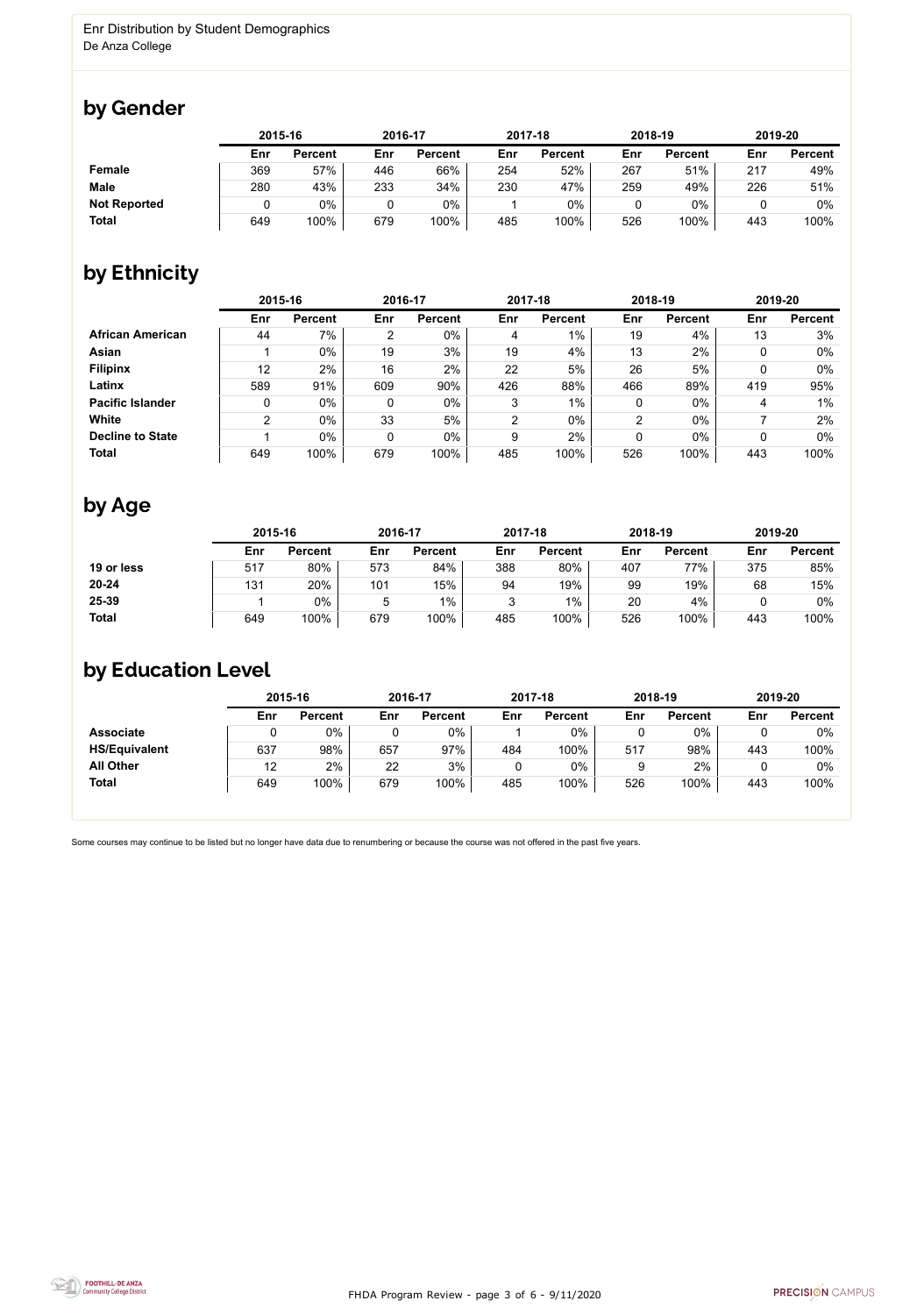FHDA Program Review - page 4 of 6 - 9/11/2020



#### Success Rates by Gender De Anza College

|                     | 2019-20        |                |                    |                 |               |                |               |                |  |  |  |  |  |
|---------------------|----------------|----------------|--------------------|-----------------|---------------|----------------|---------------|----------------|--|--|--|--|--|
|                     | <b>Success</b> |                | <b>Non Success</b> | <b>Withdrew</b> |               | <b>Total</b>   |               |                |  |  |  |  |  |
|                     | <b>Grades</b>  | <b>Percent</b> | <b>Grades</b>      | <b>Percent</b>  | <b>Grades</b> | <b>Percent</b> | <b>Grades</b> | <b>Percent</b> |  |  |  |  |  |
| <b>Female</b>       | 187            | 86%            | 20                 | 9%              | 10            | 5%             | 217           | 100%           |  |  |  |  |  |
| <b>Male</b>         | 169            | 75%            | 31                 | 14%             | 26            | 12%            | 226           | 100%           |  |  |  |  |  |
| <b>Not Reported</b> |                | N/A            | 0                  | N/A             | 0             | N/A            |               | 100%           |  |  |  |  |  |
| All                 | 356            | 80%            | 51                 | 12%             | 36            | 8%             | 443           | 100%           |  |  |  |  |  |

|                     |                | 2018-19        |                    |                |                 |                |               |                |  |  |  |  |  |  |
|---------------------|----------------|----------------|--------------------|----------------|-----------------|----------------|---------------|----------------|--|--|--|--|--|--|
|                     | <b>Success</b> |                | <b>Non Success</b> |                | <b>Withdrew</b> |                | <b>Total</b>  |                |  |  |  |  |  |  |
|                     | <b>Grades</b>  | <b>Percent</b> | <b>Grades</b>      | <b>Percent</b> | <b>Grades</b>   | <b>Percent</b> | <b>Grades</b> | <b>Percent</b> |  |  |  |  |  |  |
| <b>Female</b>       | 232            | 87%            | 27                 | 10%            | 8               | 3%             | 267           | 100%           |  |  |  |  |  |  |
| <b>Male</b>         | 219            | 85%            | 34                 | 13%            | 6               | 2%             | 259           | 100%           |  |  |  |  |  |  |
| <b>Not Reported</b> |                | N/A            |                    | N/A            |                 | N/A            |               | 100%           |  |  |  |  |  |  |
| All                 | 451            | 86%            | 61                 | 12%            | 14              | 3%             | 526           | 100%           |  |  |  |  |  |  |

|                     | 2017-18        |                |                    |                |               |                |               |                |  |  |  |  |  |
|---------------------|----------------|----------------|--------------------|----------------|---------------|----------------|---------------|----------------|--|--|--|--|--|
|                     | <b>Success</b> |                | <b>Non Success</b> |                | Withdrew      |                | <b>Total</b>  |                |  |  |  |  |  |
|                     | <b>Grades</b>  | <b>Percent</b> | <b>Grades</b>      | <b>Percent</b> | <b>Grades</b> | <b>Percent</b> | <b>Grades</b> | <b>Percent</b> |  |  |  |  |  |
| <b>Female</b>       | 209            | 82%            | 28                 | 11%            |               | 7%             | 254           | 100%           |  |  |  |  |  |
| <b>Male</b>         | 178            | 77%            | 31                 | 13%            | 21            | 9%             | 230           | 100%           |  |  |  |  |  |
| <b>Not Reported</b> |                | 100%           |                    | 0%             |               | 0%             |               | 100%           |  |  |  |  |  |
| All                 | 388            | 80%            | 59                 | 12%            | 38            | 8%             | 485           | 100%           |  |  |  |  |  |

|                     |               | 2016-17                                                 |               |                |               |                |               |                |  |
|---------------------|---------------|---------------------------------------------------------|---------------|----------------|---------------|----------------|---------------|----------------|--|
|                     |               | <b>Withdrew</b><br><b>Non Success</b><br><b>Success</b> |               |                |               |                |               | <b>Total</b>   |  |
|                     | <b>Grades</b> | <b>Percent</b>                                          | <b>Grades</b> | <b>Percent</b> | <b>Grades</b> | <b>Percent</b> | <b>Grades</b> | <b>Percent</b> |  |
| Female              | 403           | 90%                                                     | 38            | 9%             | b.            | $1\%$          | 446           | 100%           |  |
| <b>Male</b>         | 193           | 83%                                                     | 29            | 12%            | 11            | 5%             | 233           | 100%           |  |
| <b>Not Reported</b> | 0             | N/A                                                     |               | N/A            |               | N/A            |               | 100%           |  |
| All                 | 596           | 88%                                                     | 67            | 10%            | 16            | 2%             | 679           | 100%           |  |

|                     |                                                                         | 2015-16        |               |                |               |                |               |                |  |  |
|---------------------|-------------------------------------------------------------------------|----------------|---------------|----------------|---------------|----------------|---------------|----------------|--|--|
|                     | <b>Withdrew</b><br><b>Total</b><br><b>Non Success</b><br><b>Success</b> |                |               |                |               |                |               |                |  |  |
|                     | <b>Grades</b>                                                           | <b>Percent</b> | <b>Grades</b> | <b>Percent</b> | <b>Grades</b> | <b>Percent</b> | <b>Grades</b> | <b>Percent</b> |  |  |
| Female              | 331                                                                     | 90%            | 22            | 6%             | 16            | 4%             | 369           | 100%           |  |  |
| <b>Male</b>         | 234                                                                     | 84%            | 34            | 12%            | 12            | 4%             | 280           | 100%           |  |  |
| <b>Not Reported</b> |                                                                         | N/A            | 0             | N/A            | υ             | N/A            |               | 100%           |  |  |
| All                 | 565                                                                     | 87%            | 56            | 9%             | 28            | 4%             | 649           | 100%           |  |  |

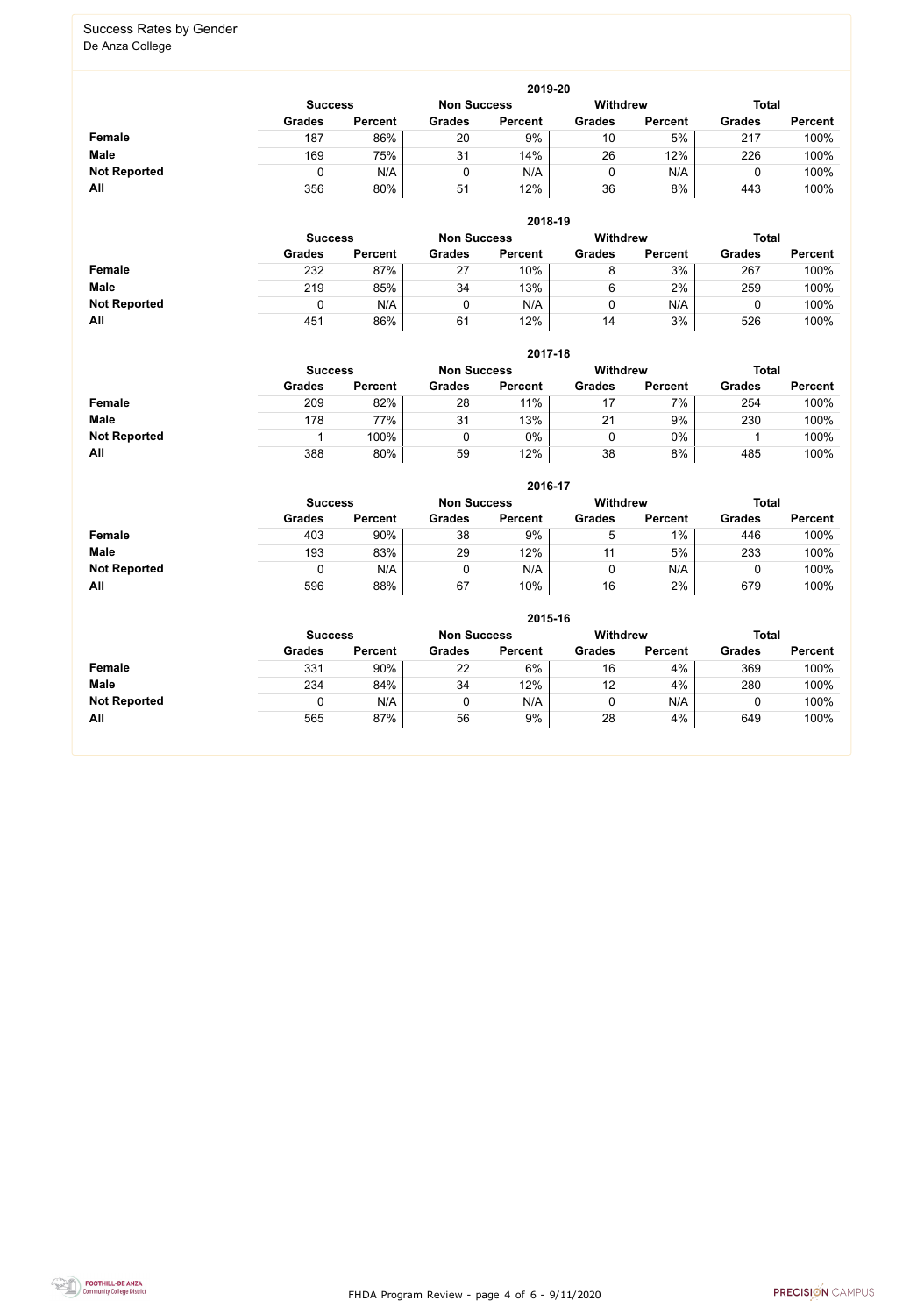FHDA Program Review - page 5 of 6 - 9/11/2020



# Success Rates by Age

De Anza College

|            | 2019-20                                                          |                |               |                |               |                |               |                |  |  |
|------------|------------------------------------------------------------------|----------------|---------------|----------------|---------------|----------------|---------------|----------------|--|--|
|            | <b>Total</b><br>Withdrew<br><b>Non Success</b><br><b>Success</b> |                |               |                |               |                |               |                |  |  |
|            | <b>Grades</b>                                                    | <b>Percent</b> | <b>Grades</b> | <b>Percent</b> | <b>Grades</b> | <b>Percent</b> | <b>Grades</b> | <b>Percent</b> |  |  |
| 19 or less | 310                                                              | 83%            | 38            | 10%            | 27            | 7%             | 375           | 100%           |  |  |
| 20-24      | 46                                                               | 68%            | 13            | 19%            | 9             | 13%            | 68            | 100%           |  |  |
| 25-39      |                                                                  | N/A            |               | N/A            |               | N/A            |               | 100%           |  |  |
| All        | 356                                                              | 80%            | 51            | 12%            | 36            | 8%             | 443           | 100%           |  |  |

|            | 2018-19                                                                 |                |               |                |               |                |               |                |  |
|------------|-------------------------------------------------------------------------|----------------|---------------|----------------|---------------|----------------|---------------|----------------|--|
|            | <b>Total</b><br><b>Withdrew</b><br><b>Non Success</b><br><b>Success</b> |                |               |                |               |                |               |                |  |
|            | <b>Grades</b>                                                           | <b>Percent</b> | <b>Grades</b> | <b>Percent</b> | <b>Grades</b> | <b>Percent</b> | <b>Grades</b> | <b>Percent</b> |  |
| 19 or less | 349                                                                     | 86%            | 47            | 12%            | 11            | 3%             | 407           | 100%           |  |
| $20 - 24$  | 82                                                                      | 83%            | 14            | 14%            | ບ             | 3%             | 99            | 100%           |  |
| 25-39      | 20                                                                      | 100%           |               | $0\%$          | 0             | $0\%$          | 20            | 100%           |  |
| All        | 451                                                                     | 86%            | 61            | 12%            | 14            | 3%             | 526           | 100%           |  |

|            | 2017-18                                                                 |                |               |                |               |                |               |                |  |  |
|------------|-------------------------------------------------------------------------|----------------|---------------|----------------|---------------|----------------|---------------|----------------|--|--|
|            | <b>Withdrew</b><br><b>Total</b><br><b>Non Success</b><br><b>Success</b> |                |               |                |               |                |               |                |  |  |
|            | <b>Grades</b>                                                           | <b>Percent</b> | <b>Grades</b> | <b>Percent</b> | <b>Grades</b> | <b>Percent</b> | <b>Grades</b> | <b>Percent</b> |  |  |
| 19 or less | 318                                                                     | 82%            | 46            | 12%            | 24            | 6%             | 388           | 100%           |  |  |
| $20 - 24$  | 67                                                                      | 71%            | 13            | 14%            | 14            | 15%            | 94            | 100%           |  |  |
| 25-39      |                                                                         | 100%           |               | $0\%$          |               | $0\%$          | ว<br>J        | 100%           |  |  |
| <b>All</b> | 388                                                                     | 80%            | 59            | 12%            | 38            | 8%             | 485           | 100%           |  |  |

|            |                                                                         |                |               | 2016-17        |               |                |               |                |
|------------|-------------------------------------------------------------------------|----------------|---------------|----------------|---------------|----------------|---------------|----------------|
|            | <b>Withdrew</b><br><b>Total</b><br><b>Non Success</b><br><b>Success</b> |                |               |                |               |                |               |                |
|            | <b>Grades</b>                                                           | <b>Percent</b> | <b>Grades</b> | <b>Percent</b> | <b>Grades</b> | <b>Percent</b> | <b>Grades</b> | <b>Percent</b> |
| 19 or less | 507                                                                     | 88%            | 56            | 10%            | 10            | 2%             | 573           | 100%           |
| $20 - 24$  | 85                                                                      | 84%            | 11            | 11%            | 5             | 5%             | 101           | 100%           |
| 25-39      | 4                                                                       | 80%            | 0             | 0%             |               | 20%            | ა             | 100%           |
| All        | 596                                                                     | 88%            | 67            | 10%            | 16            | 2%             | 679           | 100%           |

|            |                | 2015-16            |               |                 |               |                |               |                |  |  |
|------------|----------------|--------------------|---------------|-----------------|---------------|----------------|---------------|----------------|--|--|
|            | <b>Success</b> | <b>Non Success</b> |               | <b>Withdrew</b> |               | <b>Total</b>   |               |                |  |  |
|            | <b>Grades</b>  | <b>Percent</b>     | <b>Grades</b> | <b>Percent</b>  | <b>Grades</b> | <b>Percent</b> | <b>Grades</b> | <b>Percent</b> |  |  |
| 19 or less | 457            | 88%                | 43            | 8%              | 17            | 3%             | 517           | 100%           |  |  |
| 20-24      | 108            | 82%                | 12            | 9%              |               | 8%             | 131           | 100%           |  |  |
| 25-39      |                | 0%                 |               | 100%            | 0             | $0\%$          |               | 100%           |  |  |
| All        | 565            | 87%                | 56            | 9%              | 28            | 4%             | 649           | 100%           |  |  |
|            |                |                    |               |                 |               |                |               |                |  |  |